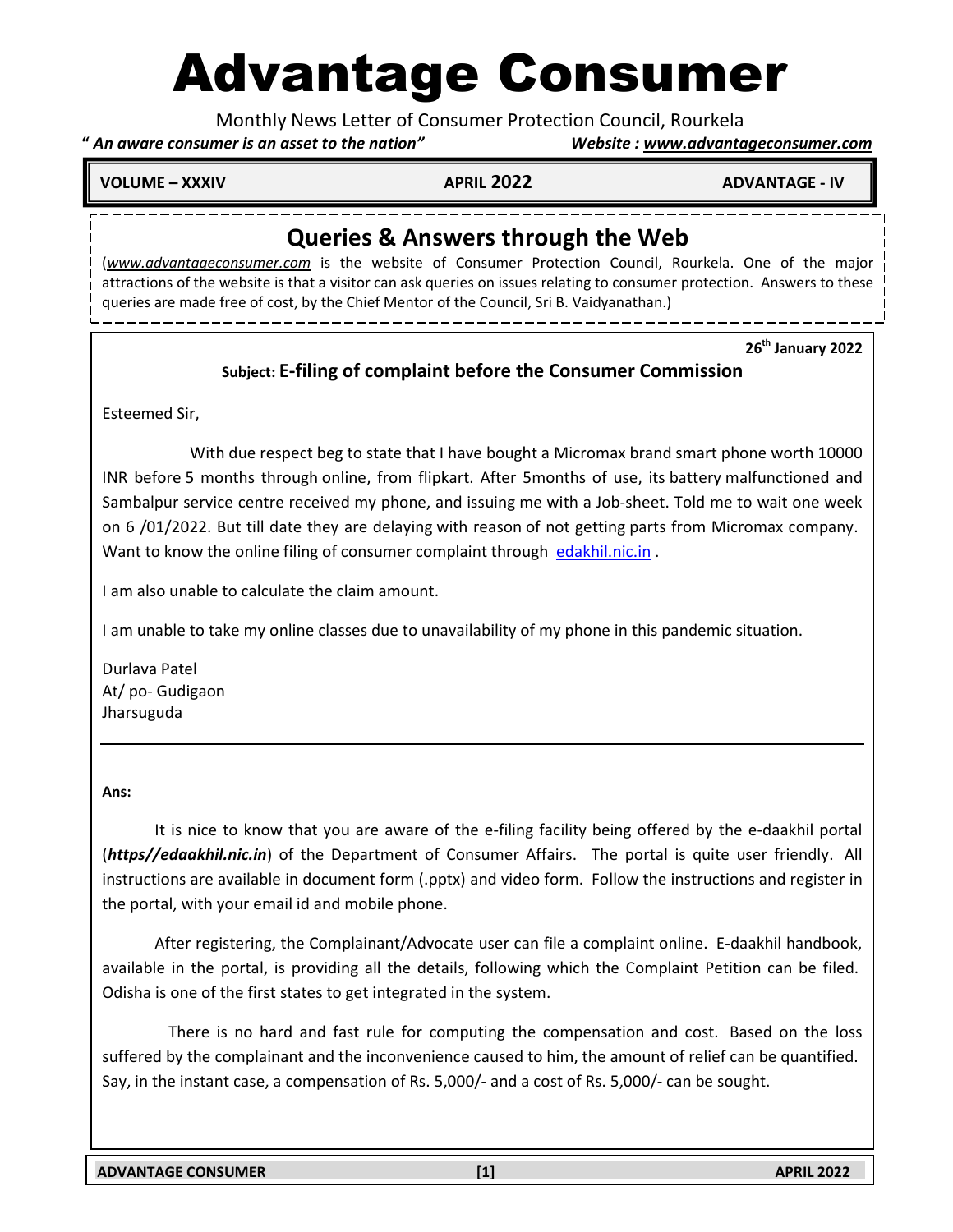# **Insurance Company held right in repudiating the claim filed by the Insured on the ground of suppression of material facts.**

## **NATIONAL CONSUMER DISPUTES REDRESSAL COMMISSION NEW DELHI**

#### **FIRST APPEAL NO. 475 OF 2016**

(Against the Order dated 20/01/2016 in Complaint No. 14/2012 of the State Commission Maharashtra)

SMT. SUNITA

W/d. Sandeep Khedekar, R/o. Hiren Plaza No.1, 3rd Floor, near Radhika Mangal Karyalaya SahakarNagar, Chandrapur. Maharashtra ...........Appellant(s)

Versus

HDFC STANDARD LIFE INSURANCE CO. LTD.

5th Floor, Eureka Towers MindplaceComplex Link Road, MaladWest, Mumbai – 440064. .............Respondent(s)

#### **BEFORE:**

## **HON'BLE MR. JUSTICE R.K. AGRAWAL,PRESIDENT HON'BLE DR. S.M. KANTIKAR,MEMBER**

# **Dated : 25 Oct 2021**

## **ORDER**

# **R. K. AGRAWAL, J., PRESIDENT**

1. Delay condoned.

2. Challenge in this First Appeal is to the Order dated  $20<sup>th</sup>$  January, 2016 passed by the State Consumer Disputes Redressal Commission, Maharashtra, Circuit Bench at Nagpur (for short, "the State Commission") in Complaint Case No. 14 of 2012 whereby the Complaint filed by the Complainant/Appellant herein, was dismissed holding that there was no deficiency in service on the part of the Opposite Parties/Respondents herein in repudiating the claim preferred by the Complainant.

3. Concisely put, the facts leading to the filing of the Complaint before the State Commission are that the Husband of the Complainant (for short, the "Deceased"), during his life time, had obtained two Insurance Policies from the Opposite Party No.1, namely, HDFC Standard Life Insurance Company Ltd. (for short, the "Insurance Company") bearing No.12992586 on 30.06.2009 with assured sum of Rs 12,50,000/- and HDFC Term Assurance Policy bearing No.13006145 dated 25.08.2009 with assured sum of Rs 75,00,000/-. During the validity of the said Policies, the Deceased was murdered by the Naxalites and a case was registered by the Police on 01.05.2011. The Complainant, being legal heir of the Deceased submitted the Claim under the said two Policies with the Insurance Company along with all necessary documents, which were acknowledged by the Insurance Company vide their letter dated 13.09.2011. By the said letter, the Complainant was also informed that since the death of the Deceased has taken place within two years of issuance of Policies, the Claim is an early Claim and the Insurance Company would verify certain facts before deciding the Claim and may call additional information or clarifications to be provided by the Complainant. However, subsequently, vide two separate Letters both dated 12.10.2011, the Complainant was informed by the Insurance Company that they were not able to accept the Claim of the Complainant under the said two Policies inasmuch as the Deceased had not disclosed the information regarding 'Existing Insurance Covers' at the time of applying for the subject Insurance Policies. Consequently, Complainant approached the Grievance Committee of the Insurance Company and the Insurance Ombudsman Office The Grievance Committee, vide letter dated 21.12.2011, , informed the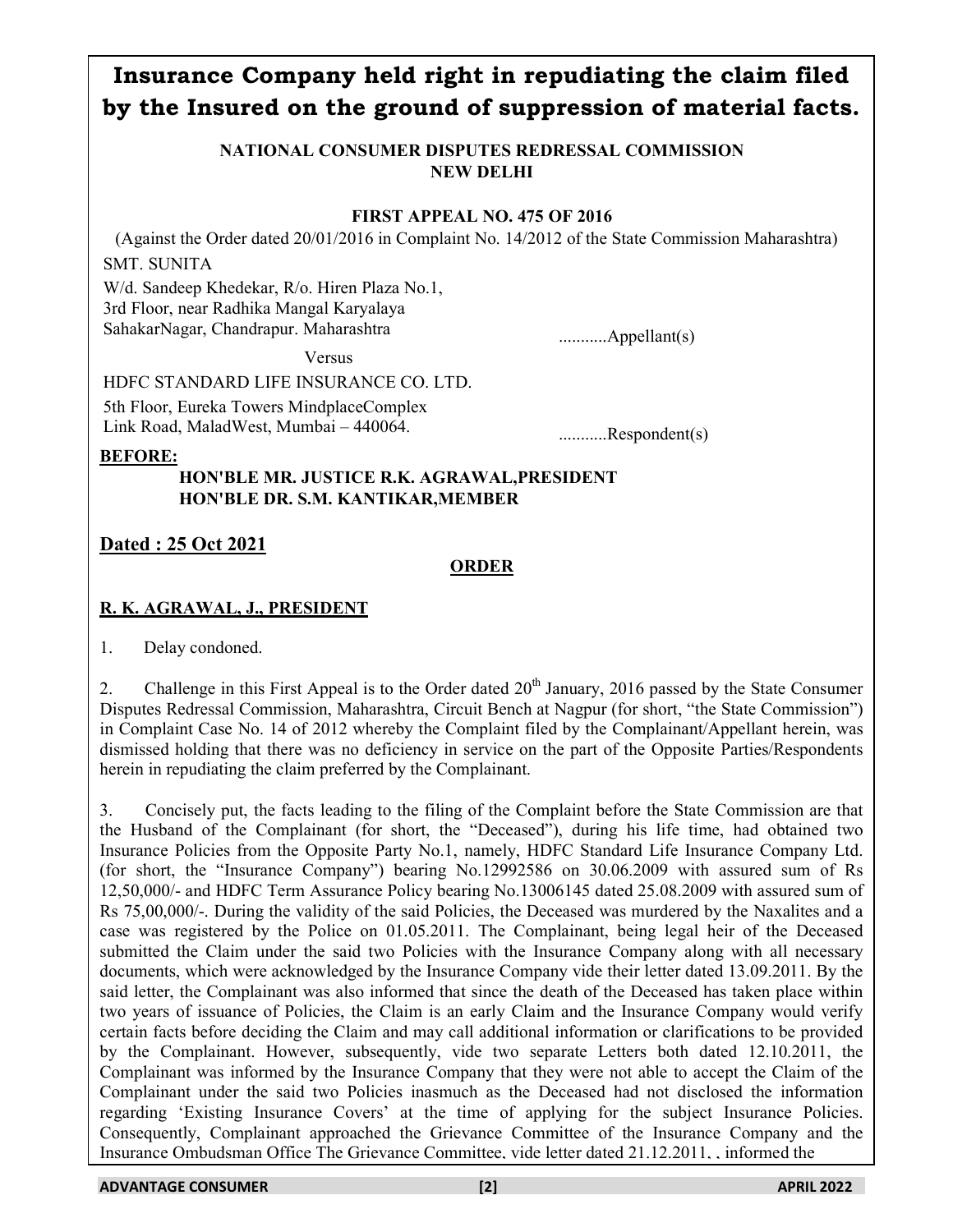Complainant that her claim had been repudiated by the Insurance Company as at the time of taking the aforesaid Policies her husband has not disclosed the material information about the existing Policies taken from the other Insurance Companies. The Insurance Ombudsman also, vide its letter dated 19.12.2011, informed the Complainant that she may approach any Appropriate Forum like Consumer Forum or Civil Court since the amount of compensation claimed was more than Rs 20,00,000/- which was beyond their pecuniary jurisdiction.

4. Complainant further averred in the Complaint that the Proposal Form for obtaining the Policy bearing No.12992586 dated 30.06.2009 for Rs 12,50,000/-, was filled by the Agent of the Insurance Company and her husband had only signed the Proposal Form. The Proposal Form for taking the second policy for Rs 75,00,000/- was also filled by the Agent of the Insurance Company, however, in the said Proposal Form, the Agent has specifically disclosed the information about the earlier Policy for a sum of Rs 12,50,000/- taken by her husband on 30.06.2009. Since, her husband had disclosed the information about taking of the first policy for Rs12,50,000/- in the Proposal Form for taking the second Policy for Rs 75,00,000/-, the Insurance Company was not justified in repudiating the claims.

5. It is further stated in the Complaint that in view of Section 45 of the Insurance Act, 1938, a Policy can be repudiated within two years from the date of its commencement for the reason of suppression of material fact and not afterwards. In the present case, the policies were taken on 30.06.2009 and 25.08.2009, however, the Insurance Company had repudiated the Claim on 12.10.2011 i.e., after expiry of the period of two years from the date of issuance of Policies as such the repudiation was not justified.

06. Complainant served a legal notice on 24.02.2012 upon the Insurance Company calling them to pay the sum assured under the two Policies with interest within a week of receipt of notice. The Insurance Company replied the legal notice denying any obligation and reiterating their stand that the Deceased did not disclose the information about the Policies obtained from other Insurance Companies, therefore, the claim was not payable.

07. Feeling aggrieved and alleging deficiency in service on the part of Insurance Company, the Complainant filed the Complaint before the State Commission, Maharashtra with the following prayers:

> (i) direct the Insurance Company to release the amount of Rs 87,50,000/-, the sum assured in both the policies, along with accrued interest from the date of death till payment to the Complainant;

- (ii) to pay Rs 5,00,000/- towards mental agony and harassment and
- (iii) to pay Rs.1,00,000/- as costs of litigation.

8. The Complaint was contested by the Insurance Company denying all the allegations of deficiency in service levelled against them and admitting the issuance of the subject Insurance Policies to the Deceased, death of the husband of the Complainant on 01.05.2011, submission of claim form along with documents, issuance of repudiation letter dated 12.10.2011 and the proceedings before the Grievance Committee as well as the Insurance Ombudsman. It was specifically denied that the Proposal Forms for both the Policies in question were filled up by the Agent of the Insurance Company. It was further pleaded that the claim of the Complainant was repudiated for non-disclosure of the true facts regarding the existing Policies taken from other Insurance Companies. Similarly, contention of the Complainant that her claim cannot be repudiated after expiry of the period of two years, as per Section 45 of the Insurance Act, 1938, was strongly resisted. It is contended that the Insurance Company while replying the legal notice dated 24.02.2012 made the Complainant apprised for the reasons of repudiation of the claim. The Insurance Company specifically contended that their action was strictly in consonance with the provisions of the Insurance Act as well as the rules followed by the IRDA from time to time. The dismissal of the Complaint, being devoid of merits, with compensatory costs was prayed for.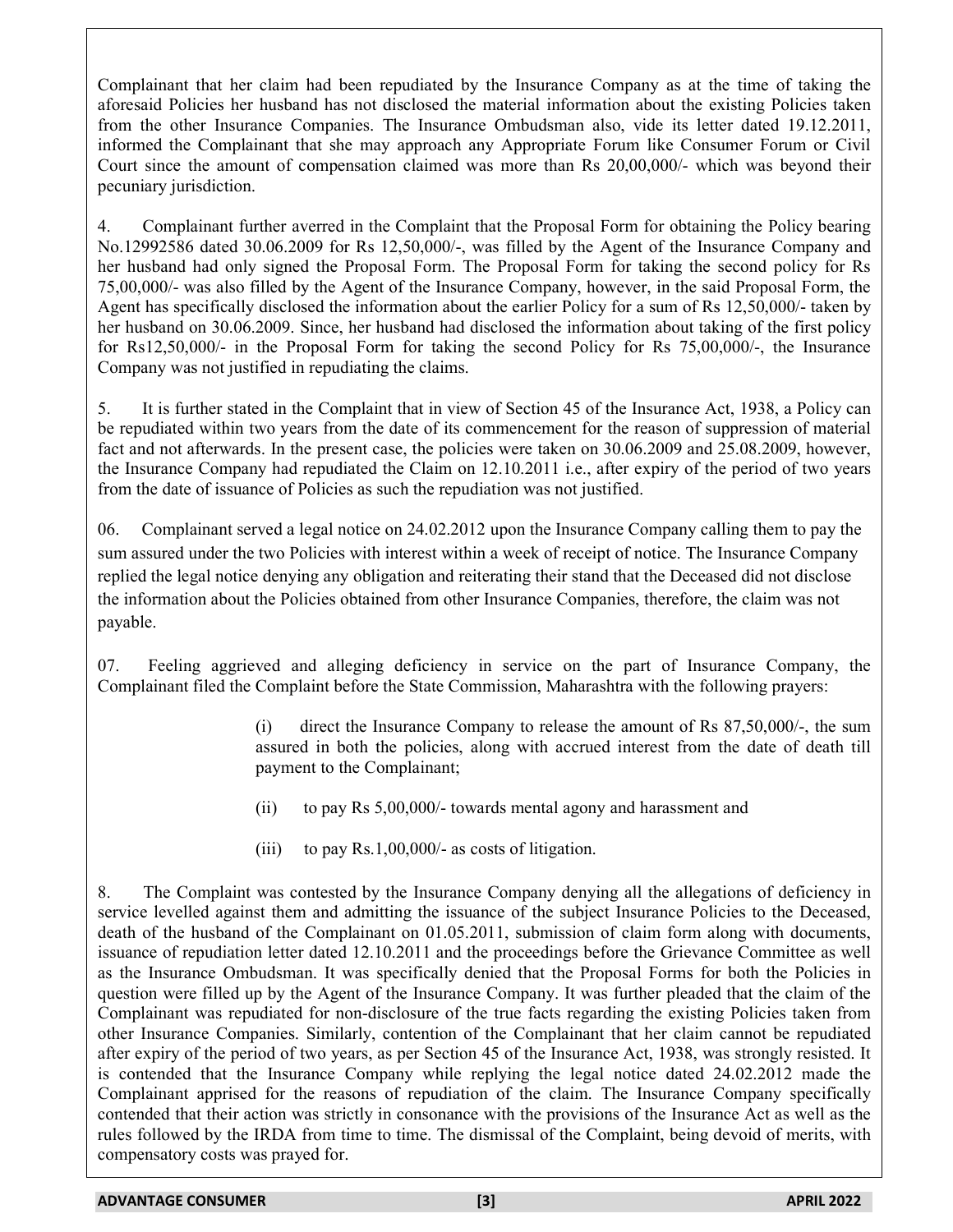09. The State Commission, after perusing the material available on record and observing that number of life insurance policies were obtained by the deceased which were not disclosed in the Proposal Form at the time of taking the aforesaid two Policies, has dismissed the complaint as under:-

> *" However, the DLA in his proposal form which was submitted by him for obtaining policy No.12992586 for Rs.12.50 Lacs had informed that the he had not obtained any policy. However, in another proposal form submitted by him for policy No.13006145 for Rs.75.00*  Lacs, he had given information only about the aforesaid first policy No.12992386 and about *another policy bearing No. 10565923. The specific questions, in both proposal forms submitted by him for said both policies, was asked to him as to whether he has existing insurance cover of premium paying and or paid-up policies. However, he suppressed about the policies in both proposal forms, which were obtained by him from Bajaj Allianz Life Insurance Company, ICICI Prudential Life Insurance Company and LIC of India as mentioned above, though the period of those polices was not over.*

> *We find that this is a suppression of material fact on the part of DLA. There is no evidence to show that the agent had filled the proposal form and he had obtained the signature of the DLA on the proposal form without explaining contents of both said proposal forms to the DLA. Moreover, as per provisions of Sec. 45 of Insurance Act, claim can be repudiated, if it is proved that the assured knowingly and fraudulently suppressed the material facts. We find that as the DLA knowingly and fraudulently suppressed the material fact about his obtaining various policies as noted above from aforesaid four other insurance companies, the OP No.1 has rightly repudiated the claim of the complainant about both the policies. The aforesaid decisions of Hon'ble Supreme Court relied on by the learned advocate of OP are applicable to the present case since all the three conditions contemplated under section 45 of Insurance Act, 1938 as clarified by Hon'ble Supreme court are attracted in this case."*

10. Feeling aggrieved, the Complainant has filed this First Appeal.

11. We have heard the learned Counsel for the Parties at some length and also perused the material available on record as well as Written Submissions filed by them.

12. In brief, it is the case of the Complainant that her husband has obtained two Policies from the Insurance Company bearing Nos. 12992586 on 30.06.2009 for Rs 12,50,000/- and 13006145 on 25.08.2009 for Rs 75,00,000/- which fact is also not denied by the Insurance Company. Her husband was killed by the Naxalites on 01.05.2011 during the currency of the Policies and being the legal heir of the deceased husband, she filed the claim with the Insurance Company under the aforesaid two Policies. However, her claim was repudiated by the Insurance Company on the ground of suppression of material fact by her husband while filling up the Proposal Forms for obtaining the aforesaid policies.

13. As recorded in the Order of the State Commission, the Deceased during his life time, had obtained the following Policies:-

| SI.<br>No. | <b>Nameof</b><br>Insurance<br>Company | <b>Name of Policy</b>                              | Policy No. | Date of Commencement of<br>policy |
|------------|---------------------------------------|----------------------------------------------------|------------|-----------------------------------|
|            | <b>HDFC</b> Life<br>Insurance         | Unit Linked Pension Plan                           | 10565923   | 27.03.2006                        |
|            |                                       | Unit Linked Wealth                                 | 12992586   | 30.06.2009                        |
|            |                                       | Term Assurance Regular Premium $ 13006145$<br>Plan |            | 25.08.2009                        |
|            |                                       | Unit Linked Pension maximiser                      | 13540941   | 15.03.2010                        |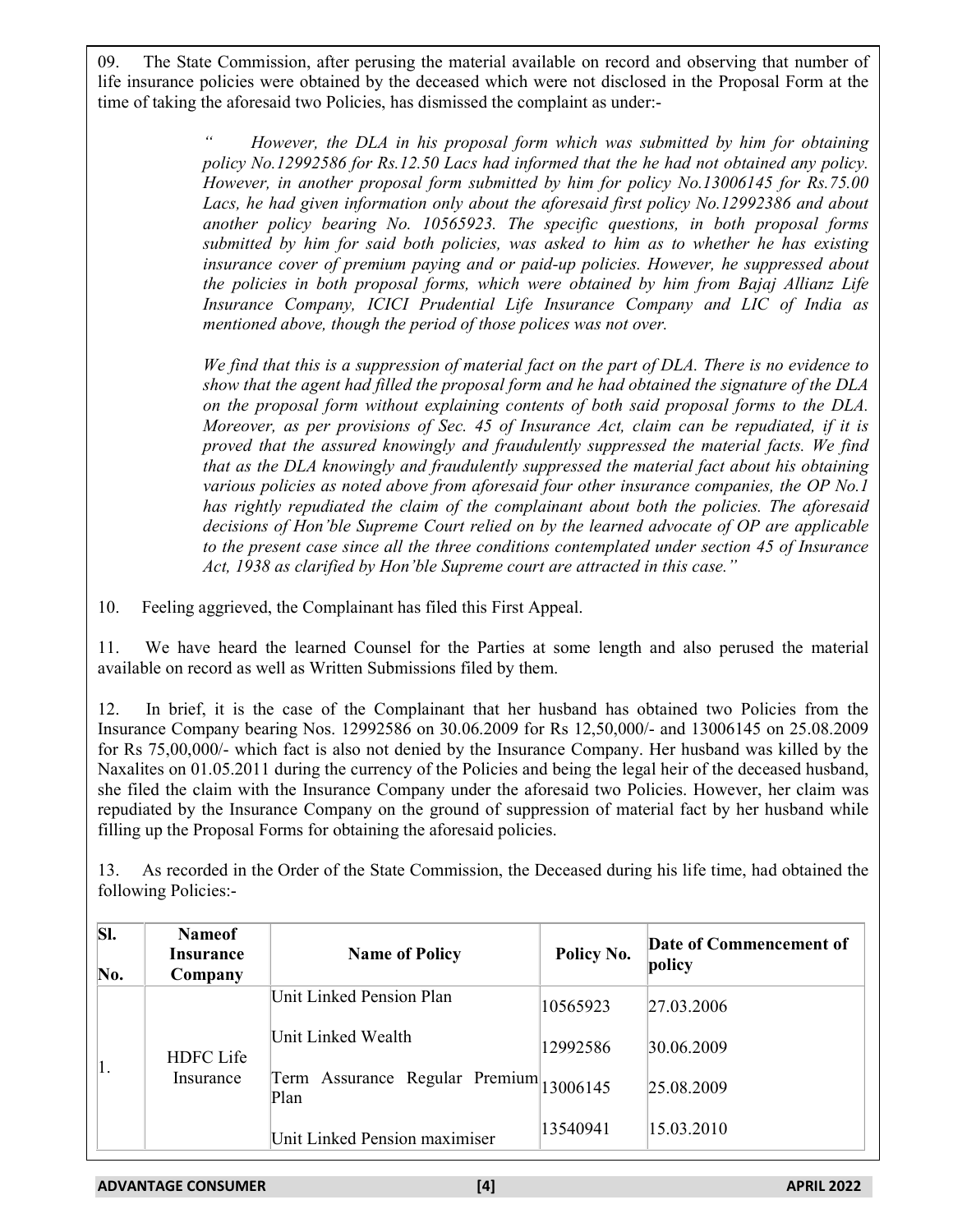| $\mathbf{2}$ . | Bajaj Allianz<br>Life Insurance           | Unit Linked Century Plan<br>Unit Linked - New Unit Gain<br>Unit Linked Century Plus<br>Unit Linked Unit Gain Plus Gold<br>Unit Linked Max.Gain                                                                                                                                                                                                                                                                                                                                         | 93019397<br>119193181<br>119192118<br>119194878<br>151561384                                                                            | 20.03.2008<br>28.01.2009<br>28.1.2009<br>28.01.2009<br>29.01.2010                                            |
|----------------|-------------------------------------------|----------------------------------------------------------------------------------------------------------------------------------------------------------------------------------------------------------------------------------------------------------------------------------------------------------------------------------------------------------------------------------------------------------------------------------------------------------------------------------------|-----------------------------------------------------------------------------------------------------------------------------------------|--------------------------------------------------------------------------------------------------------------|
| $\beta$ .      | <b>ICICI</b> Prudential<br>Life Insurance | Unit Linked Pinnacle Policy<br>Smartkid New Unit Linked RP Policy 12951616<br>Unit Linked Smartkid RP Policy<br><b>Health Saver Policy</b>                                                                                                                                                                                                                                                                                                                                             | 12861823<br>13011688<br>15165194                                                                                                        | 11.11.2009<br>10.12.2009<br>31.12.2009<br> 03.03.2011                                                        |
| 4.             | LIC of India                              | Jeevan Anand(without profit) +<br>acc.Benefit<br>Jeevan Anand(without profit) +<br>acc.Benefit<br>Jeevan Anand(without profit) +<br>acc.Benefit<br>Unit Linked 188 Plan<br>LIC's Profit Plus Jeevan Shree<br>Without Profit<br>Bima Kiran Policy (without profit)<br>Jeevan Chaya Policy(without profit)<br>+ acc.Benefit<br>Jeevan Chaya Policy(without profit) 975786593<br>+ acc.Benefit<br>Unit Linked 188 Plan LIC's Profit<br>Plus<br>LIC's Jeevan Tarang Policy(with<br>profit) | 970627206<br>971499059<br>971502508<br>974191295<br>974524114<br>974531638<br>974934336 28.08.2005<br>975786593<br>975786729 24.09.2007 | 10.07.1998<br>28.12.2001<br>15.03.2002<br>28.12.2002<br>28.12.2003<br>14.09.2004<br>14.09.2007<br>14.09.2007 |